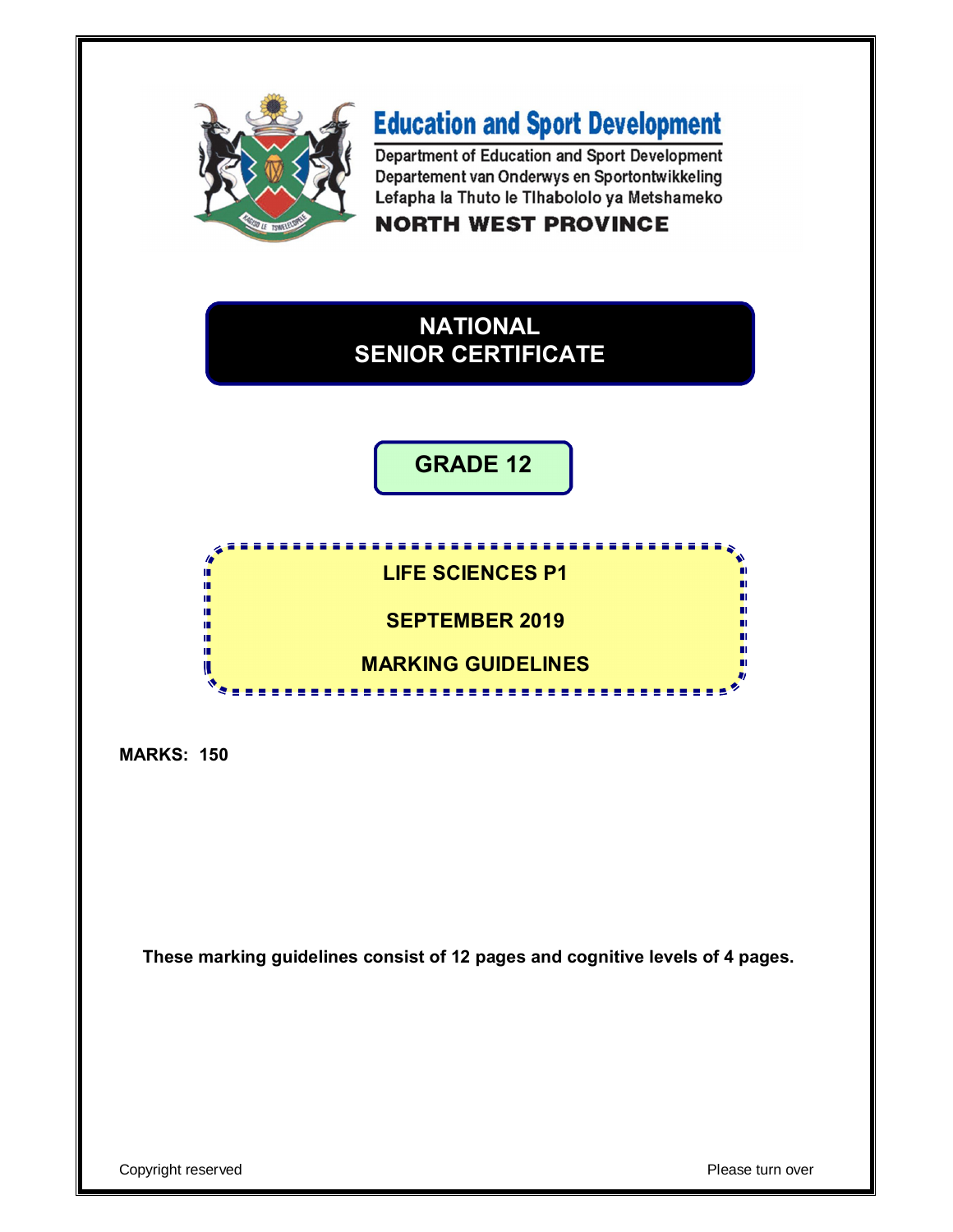## **PRINCIPLES RELATED TO MARKING LIFE SCIENCES 2019**

- 1. **If more information than marks allocated is given** Stop marking when maximum marks are reached and put a wavy line and 'max' in the right-hand margin.
- 2. **If, for example, three reasons are required and five are given** Mark the first three irrespective of whether all or some are correct/incorrect.
- 3. **If whole process is given when only part of it is required** Read all and credit relevant part.
- 4. **If comparisons are asked for, but descriptions are given** Accept if differences/similarities are clear.
- 5. **If tabulation is required, but paragraphs are given** Candidates will lose marks for not tabulating.
- 6. **If diagrams are given with annotations when descriptions are required** Candidates will lose marks.
- 7. **If flow charts are given instead of descriptions** Candidates will lose marks.
- 8. **If sequence is muddled and links do not make sense** Where sequence and links are correct, credit. Where sequence and links are incorrect, do not credit. If sequence and links become correct again, resume credit.

#### 9. **Non-recognised abbreviations** Accept if first defined in answer. If not defined, do not credit the unrecognised abbreviation but credit the rest of answer if correct.

## 10. **Wrong numbering**

If answer fits into the correct sequence of questions but the wrong number is given, it is acceptable.

11. **If language used changes the intended meaning** Do not accept.

## 12. **Spelling errors**

If recognisable accept, provided it does not mean something else in Life Sciences or if it is out of context.

#### 13. **If common names given in terminology** Accept, provided it was accepted at the National memo discussion meeting.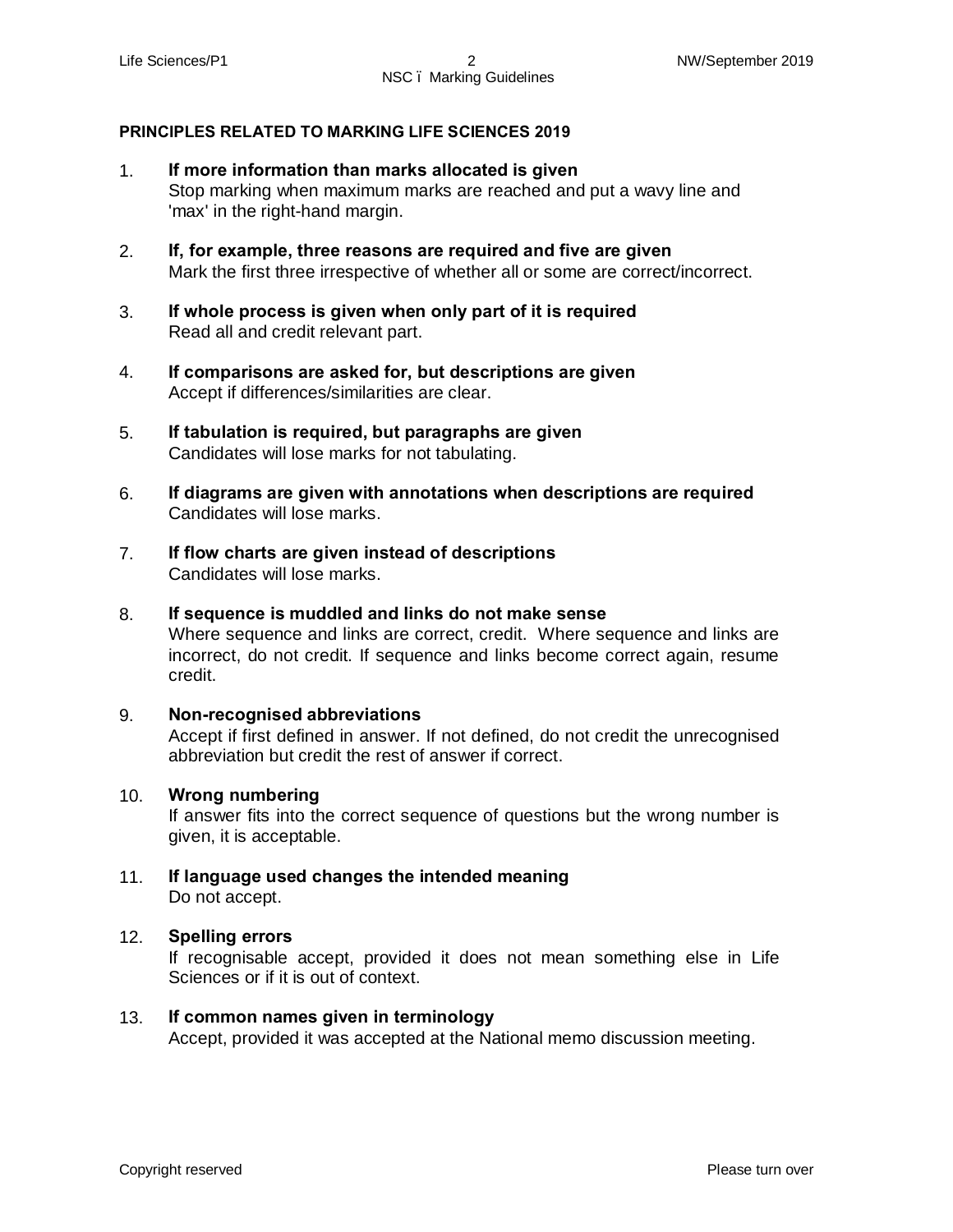14. **If only letter is asked for, but only name is given (and vice versa)** Do not credit.

#### 15. **If units are not given in measurements**

Candidates will lose marks. Memorandum will allocate marks for units separately.

16. **Be sensitive to the sense of an answer**, which may be stated in a different way.

#### 17. **Caption**

All illustrations (diagrams, graphs, tables, etc.) must have a caption.

#### 18. **Code-switching of official languages (terms and concepts)**

A single word or two that appear(s) in any official language other than the learners' assessment language used to the greatest extent in his/her answers should be credited, if it is correct. A marker that is proficient in the relevant official language should be consulted. This is applicable to all official languages.

#### 19. **Changes in the memorandum**

No changes must be made to the marking memoranda without consulting th**e** provincial internal moderator.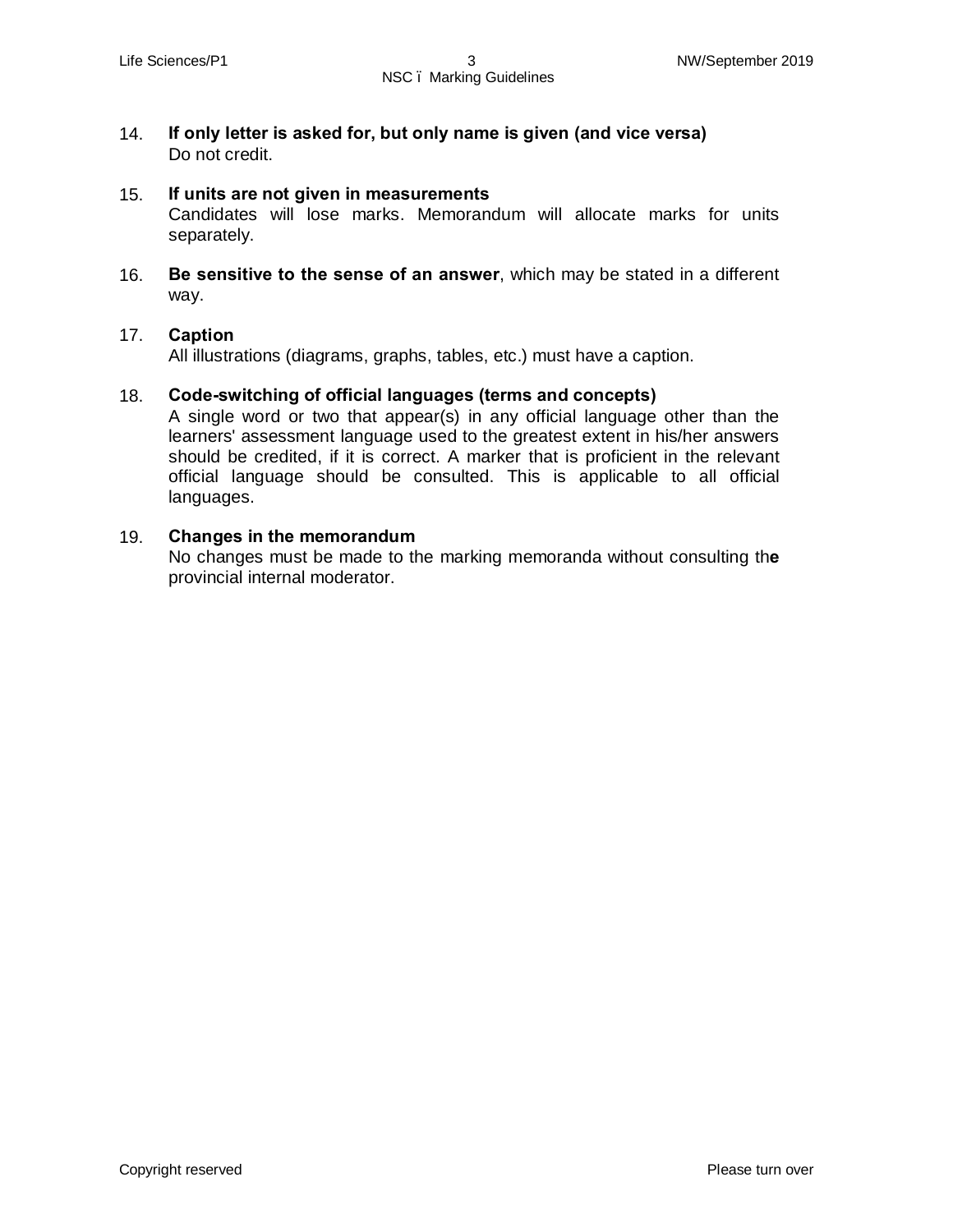# **SECTION A QUESTION 1**

| 1.1 | 1.1.1<br>1.1.2<br>1.1.3 | B √√<br>B√√<br>$D \checkmark \checkmark$                       |                 |      |
|-----|-------------------------|----------------------------------------------------------------|-----------------|------|
|     | 1.1.4                   | $C\checkmark$                                                  |                 |      |
|     | 1.1.5<br>1.1.6          | $C\checkmark\checkmark$<br>$B\checkmark\checkmark$             |                 |      |
|     | 1.1.7                   | $C\checkmark$                                                  |                 |      |
|     | 1.1.8                   | $A\checkmark\checkmark$                                        |                 |      |
|     | 1.1.9                   | $D\checkmark$                                                  |                 |      |
|     | 1.1.10                  | $C\checkmark$                                                  | $(10 \times 2)$ | (20) |
| 1.2 | 1.2.1                   | Aldosterone√                                                   |                 |      |
|     | 1.2.2                   | Neuron√                                                        |                 |      |
|     | 1.2.3                   | Testosterone√                                                  |                 |      |
|     | 1.2.4                   | Chorion√                                                       |                 |      |
|     | 1.2.5                   | Glucagon√                                                      |                 |      |
|     | 1.2.6                   | Multiple sclerosis√                                            |                 |      |
|     | 1.2.7<br>1.2.8          | Allantois√<br>Conjuctiva√                                      |                 |      |
|     | 1.2.9                   | Hypophysis/Pituitary gland√                                    |                 |      |
|     | 1.2.10                  | Endocrine√                                                     |                 | (10) |
|     |                         |                                                                |                 |      |
| 1.3 | 1.3.1                   | None $\checkmark\checkmark$                                    |                 |      |
|     | 1.3.2                   | B only√√                                                       |                 |      |
|     | 1.3.3                   | None√√                                                         | $(3 \times 2)$  | (6)  |
| 1.4 | 1.4.1                   | <b>B</b> - Chromatid/s√                                        |                 |      |
|     |                         | C - Centromere√                                                |                 |      |
|     |                         | D - Centriole V                                                |                 | (3)  |
|     | 1.4.2                   | Metaphase II√<br>(a)                                           |                 | (1)  |
|     |                         | Anaphase I<br>(b)                                              |                 | (1)  |
|     |                         |                                                                |                 |      |
|     | 1.4.3                   | - Homologous chromosomes are separating informosomes           |                 |      |
|     |                         | are moving apart                                               |                 |      |
|     |                         | - Spindle threads contract<br>(MARK FIRST ONE ONLY)            |                 |      |
|     |                         |                                                                | Any             | (1)  |
|     | 1.4.4                   | - Each chromosome has DNA/a segment from the other             |                 |      |
|     |                         | chromosome√                                                    |                 |      |
|     |                         | - Each has a mixture of maternal and paternal DNA $\checkmark$ | Any             | (1)  |
|     | 1.4.5                   | $Two\check{}/2$                                                |                 | (1)  |
|     | 1.4.6                   | $A\checkmark$                                                  |                 | (1)  |
|     |                         |                                                                |                 | (9)  |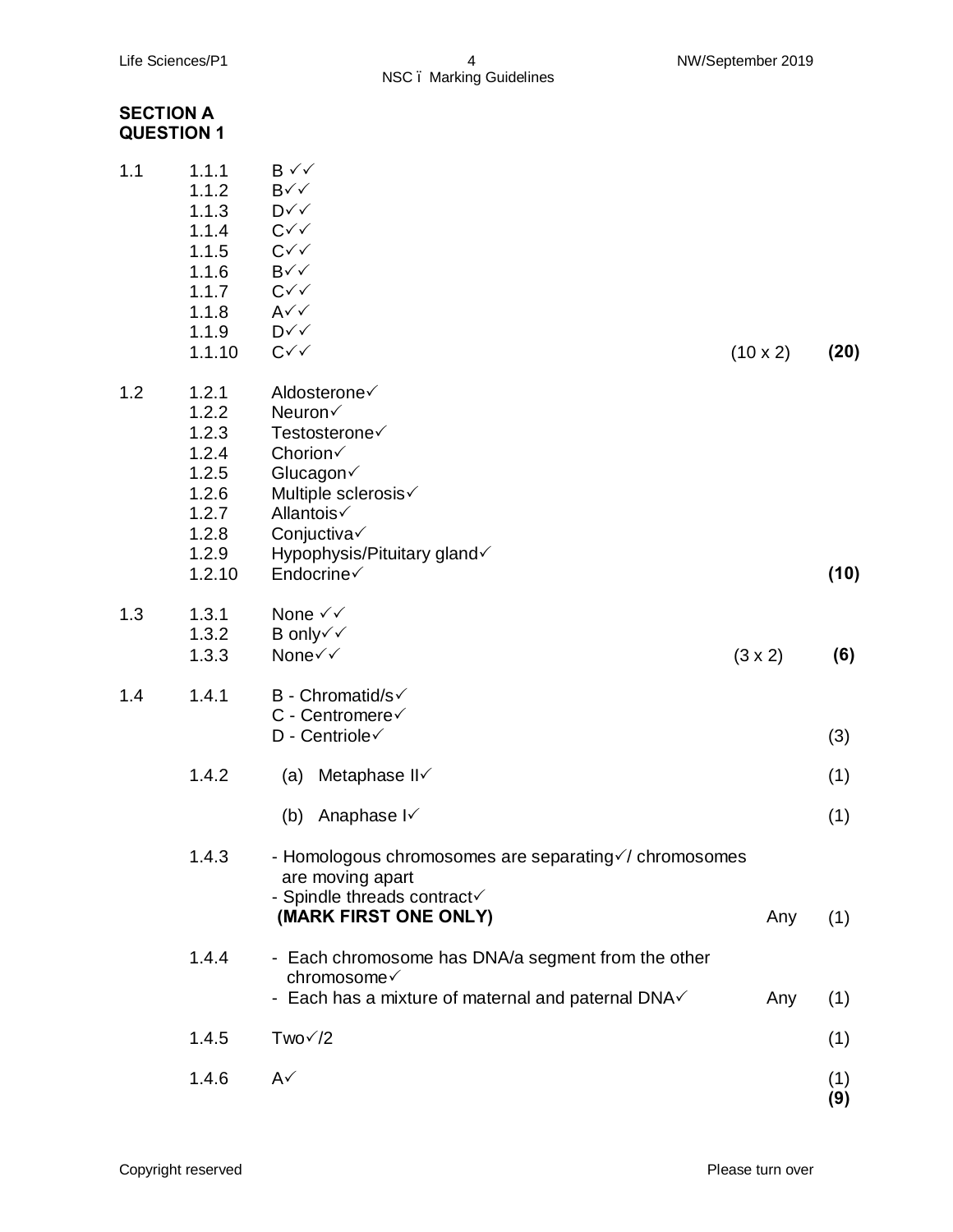|     | Life Sciences/P1 | 5<br>NSC. Marking Guidelines                                                | NW/September 2019       |                   |
|-----|------------------|-----------------------------------------------------------------------------|-------------------------|-------------------|
| 1.5 | 1.5.1            | A reflex action $\checkmark$                                                |                         | (1)               |
|     | 1.5.2            | Motor√ neuron                                                               |                         | (1)               |
|     | 1.5.3            | Synapse $\checkmark$<br>(a)                                                 |                         | (1)               |
|     |                  | - Sensory $\checkmark$ neuron and<br>(b)<br>- connector√ neuron/interneuron |                         | (2)<br><b>(5)</b> |
|     |                  |                                                                             | <b>TOTAL SECTION A:</b> | - 50              |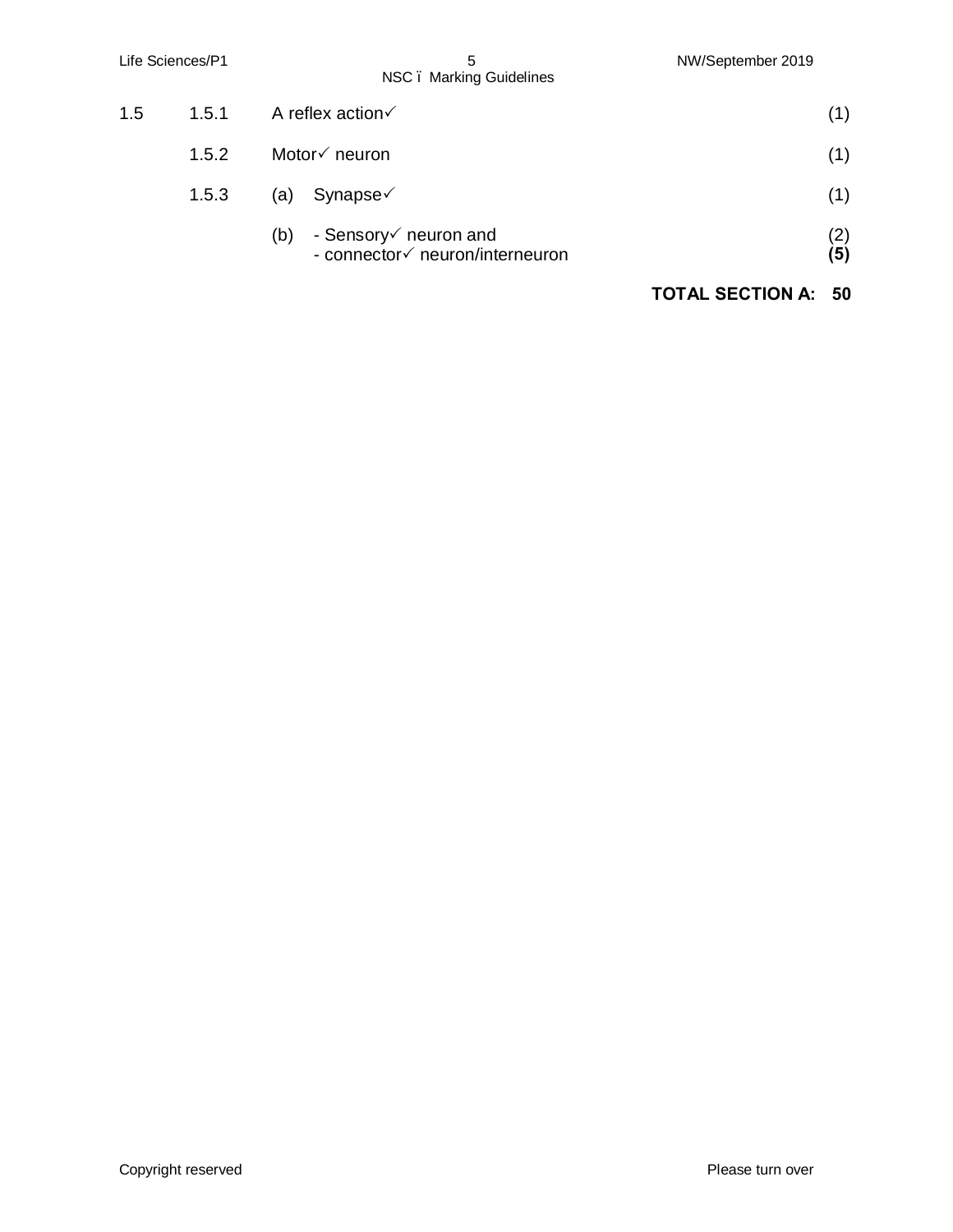# **SECTION B**

# **QUESTION 2**

| 2.1 | 2.1.1 | A. Middle piece√                                                                                                                                                                                                                                                                                                                                                                                                                            | (1)        |
|-----|-------|---------------------------------------------------------------------------------------------------------------------------------------------------------------------------------------------------------------------------------------------------------------------------------------------------------------------------------------------------------------------------------------------------------------------------------------------|------------|
|     | 2.1.2 | Mitochondria√: supplies energy√ for locomotion of the sperm cell<br>Tail $\sqrt{ }$ : can propel forward $\sqrt{ }$ for swimming/locomotion of the<br>sperm cell<br>Torpedo shape√: reducing friction√                                                                                                                                                                                                                                      |            |
|     |       | (MARK FIRST TWO ONLY)<br>Any 2 x 2                                                                                                                                                                                                                                                                                                                                                                                                          | (4)        |
|     | 2.1.3 | - Acrosome*√<br>- therefore will be no enzymes√<br>- Sperm will be unable to penetrate the ovum<br>- therefore no fertilisation will occurv<br>$1 *$ compulsory + 3                                                                                                                                                                                                                                                                         | (4)<br>(9) |
| 2.2 | 2.2.1 | <b>TSH√</b>                                                                                                                                                                                                                                                                                                                                                                                                                                 | (1)        |
|     | 2.2.2 | - Hypophysis // Pituitary gland is stimulated to<br>- secrete less TSH√<br>- causing the thyroid gland<br>- to secrete less thyroxin $\checkmark$<br>- decreasing the level/concentration of thyroxin<br>returning it to normal<br>Any                                                                                                                                                                                                      | (4)        |
|     | 2.2.3 | - Due to increased basal metabolic rate $\sqrt{}$<br>cell respiration in mitochondria<br>- body mass will decrease<br>(MARK FIRST ONE ONLY)                                                                                                                                                                                                                                                                                                 | (2)<br>(7) |
| 2.3 | 2.3.1 | - Adrenalin increases the heart rate<br>therefore more oxygen/glucose supplied to muscles/brain/sense<br>organs√<br>- The rate and depth of breathing increases<br>to increase the amount of oxygen in the blood√<br>- Respiration increases<br>and more energy is available by increasing conversion of glycogen<br>into glucose√<br>to allow the person to respond faster/with more strength<br>(MARK FIRST TWO ONLY)<br>Any $2 \times 2$ | (4)        |
|     | 2.3.2 | - The hypothalamus is stimulated<br>- impulses are send to the blood vessels in the skin to<br>dilate√/vasodilation<br>- consequently more blood flows intrough the surface of the skin<br>- more blood flows to the sweat glands v<br>- increased evaporation voccurs<br>- consequently more heat is lost<br>Any                                                                                                                           | (4)        |
|     |       |                                                                                                                                                                                                                                                                                                                                                                                                                                             | (8)        |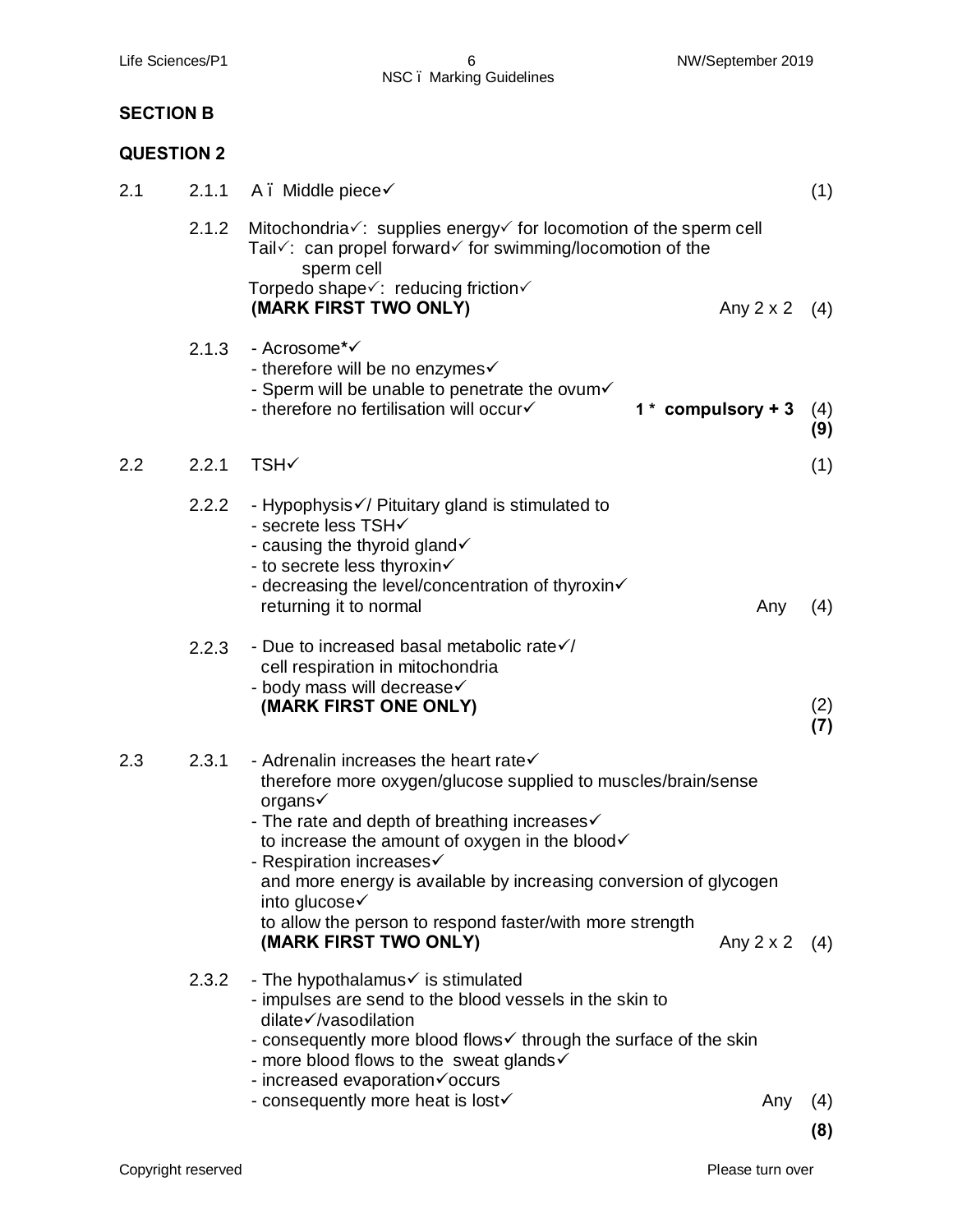NSC – Marking Guidelines

| 2.4 | 2.4.1 | - Blood√<br>- Urine√<br>(MARK FIRST ONE ONLY)                                                                                                                    | Any | (1)                |
|-----|-------|------------------------------------------------------------------------------------------------------------------------------------------------------------------|-----|--------------------|
|     | 2.4.2 | - Hepatic√/liver cells<br>- Muscle cells√<br>(MARK FIRST TWO ONLY)                                                                                               |     | (2)                |
|     | 2.4.3 | - The body cannot reduce blood glucose level<br>- therefore they have to inject themselves daily with insulin                                                    |     | (2)<br>(5)         |
| 2.5 | 2.5.1 | C - Cochlea√                                                                                                                                                     |     |                    |
|     |       | D - Round window√                                                                                                                                                |     | (2)                |
|     | 2.5.2 | Cristae√                                                                                                                                                         |     | (1)                |
|     | 2.5.3 | (a) - Impulses from the cochlea cannot be transmitted to the<br>cerebrum√<br>- and therefore hearing will not occur $\checkmark$                                 |     | (2)                |
|     |       | (b) - Part D/round window will not be able to release pressure $\checkmark$<br>- The round window/part D will not absorb the pressure<br>waves√ from the cochlea |     |                    |
|     |       | - and hearing will decrease //echo will occur                                                                                                                    | Any | (2)<br>(7)         |
| 2.6 | 2.6.1 | - Refracts light rays entering<br>- to focus them on retina $\checkmark$                                                                                         |     | (2)                |
|     | 2.6.2 | - Refracts/bend light rays√<br>- Allowing light to enter the eye $\checkmark$                                                                                    |     | (2)<br>(4)<br>[40] |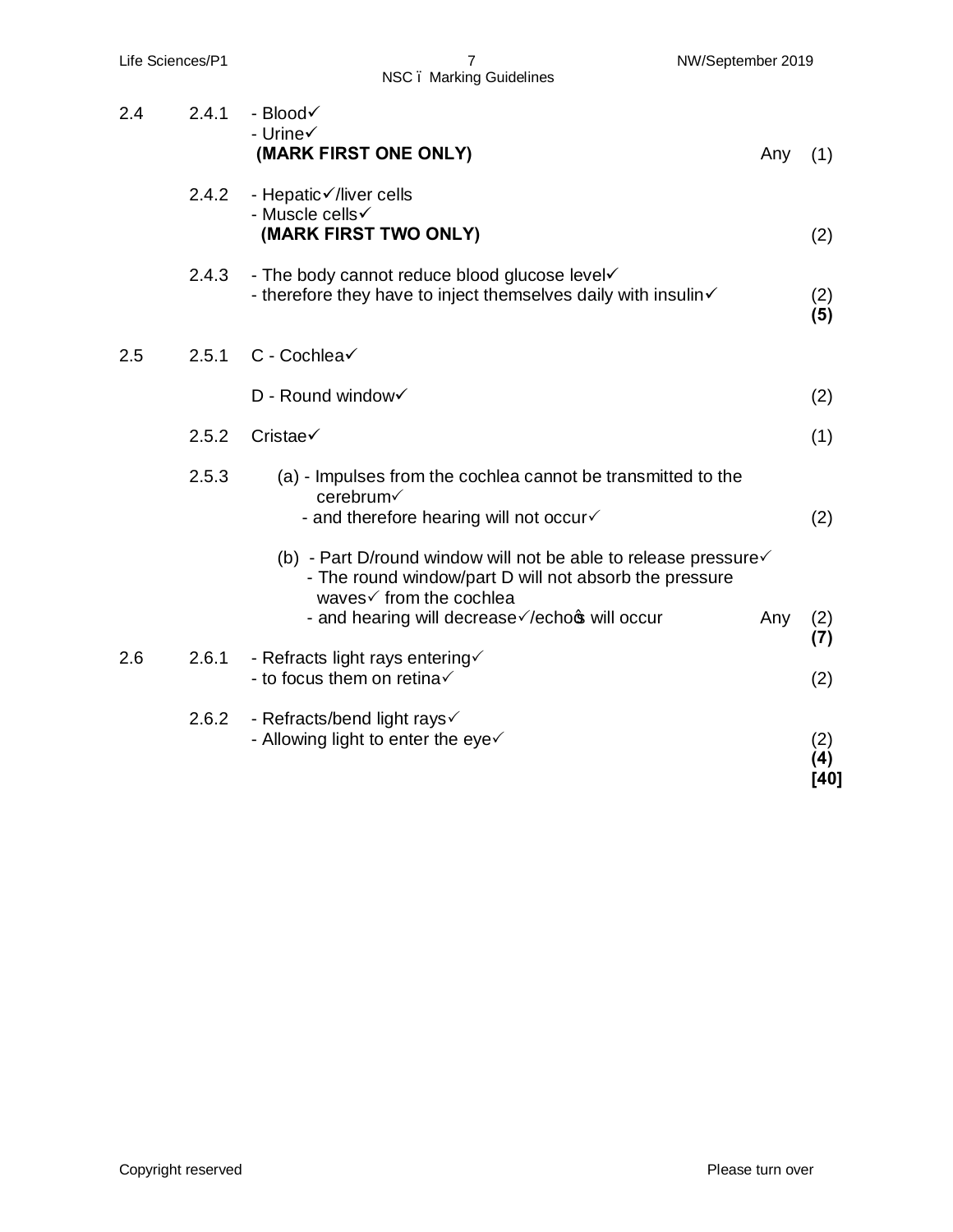|     |                   | NSC. Marking Guidelines                                                                                                                                                                                                       |       |            |
|-----|-------------------|-------------------------------------------------------------------------------------------------------------------------------------------------------------------------------------------------------------------------------|-------|------------|
|     | <b>QUESTION 3</b> |                                                                                                                                                                                                                               |       |            |
| 3.1 | 3.1.1             | Amount of auxin distributed√                                                                                                                                                                                                  |       | (1)        |
|     | 3.1.2             | - To act as a control $\checkmark$<br>- to validate the results $\checkmark$                                                                                                                                                  |       | (2)        |
|     | 3.1.3             | (a) - Repeat the investigation $\checkmark$<br>- Use more than 10 shoots√/a larger sample<br>(MARK FIRST TWO ONLY)                                                                                                            |       | (2)        |
|     |                   | (b) - Using plants of the same age $\checkmark$<br>- Using plants of the same species $\checkmark$<br>- Treating plants in the same way $\checkmark$ / time<br>(MARK FIRST THREE ONLY)                                        |       | (3)<br>(8) |
| 3.2 | 3.2.1             | Accommodation√                                                                                                                                                                                                                |       | (1)        |
|     | 3.2.2             | (a) $E\checkmark$                                                                                                                                                                                                             |       | (1)        |
|     |                   | (b) $B\checkmark/D$                                                                                                                                                                                                           | Any 1 | (1)        |
|     | 3.2.3             | - The ciliary muscles relax $\checkmark$<br>Suspensory ligaments become taut√/stretched<br>and the lens becomes less convex√/flatter<br>decreasing the refractive power of the lens $\checkmark$<br>maintaining a clear image |       | (4)<br>(7) |

Life Sciences/P1 8 and 8 NW/September 2019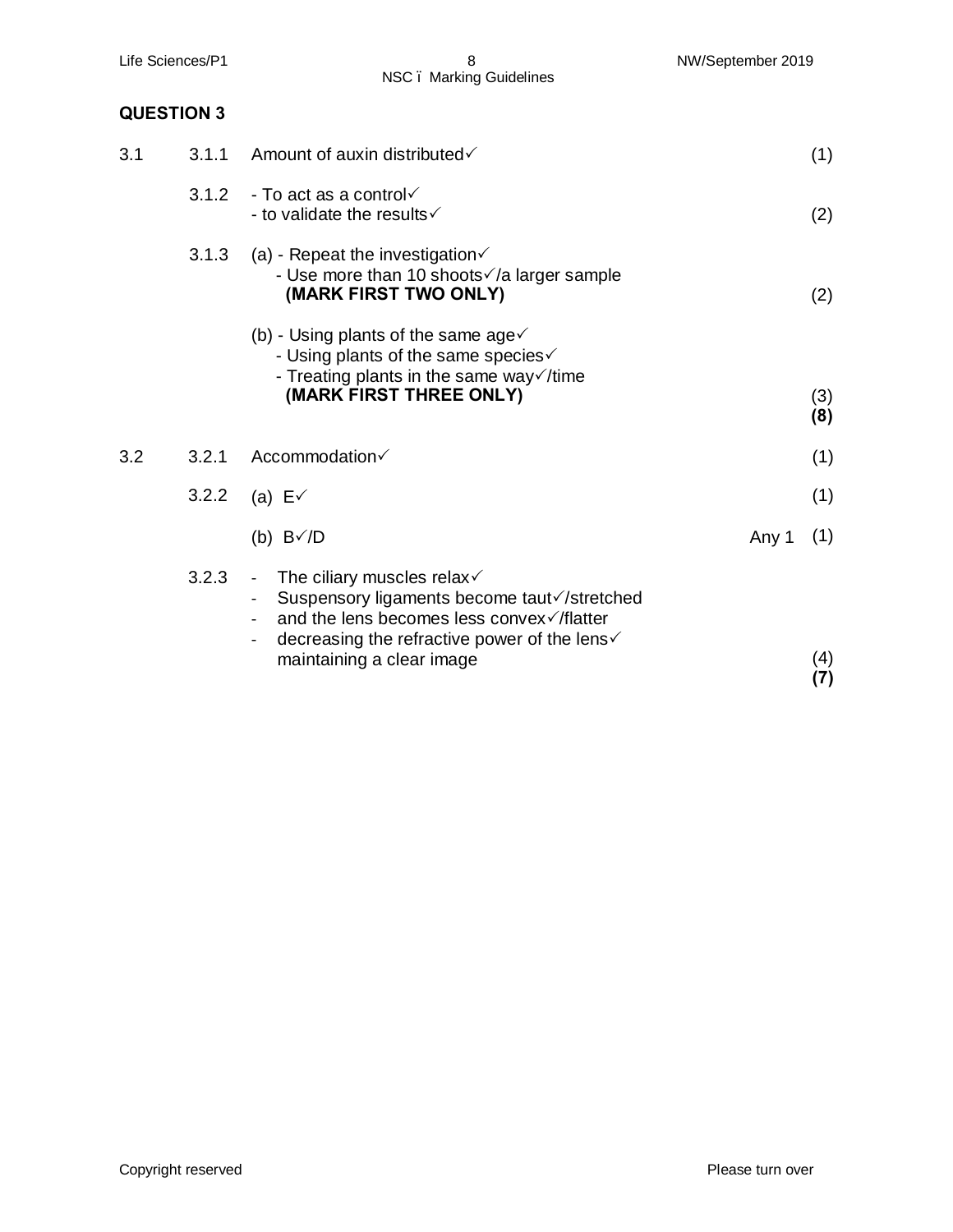$$
3.3 \quad 3.3.1 \quad 53 + 5 + 13 + 12 = 83
$$
  
= 100 - 83 $\checkmark$   
= 17% $\checkmark$  (2)



| <b>MARK ALLOCATION FOR THE PIE CHART</b>  |  |
|-------------------------------------------|--|
| Title of graph . both variables included  |  |
| Pie chart drawn                           |  |
| 1. 4 Sectors correctly indicated/labelled |  |
| Sectors correctly indicated/labelled<br>5 |  |
| 1. 4 Sectors correctly calculated         |  |
| Sectors correctly calculated<br>5         |  |
|                                           |  |

| <b>NOTE:</b> If wrong type of graph is drawn:<br>Mark will be lost for type of graph as well as for the drawing<br>and labelling of sectors. (Max 4/6)                              |     | (6)<br>(8)             |
|-------------------------------------------------------------------------------------------------------------------------------------------------------------------------------------|-----|------------------------|
| 3.4.1 - Food security refers to the availabilty and access√<br>- to adequate, safe and nutritious food<br>- to people at all times√                                                 | Any |                        |
| 3.4.2 - Carbon footprint is a measure of the total amount of<br>greenhouse gas emissions√ (example of greenhouse gas)<br>- of an individual / /defined population/ company per year |     | $\left( 2\right)$<br>4 |

3.4 3.4.1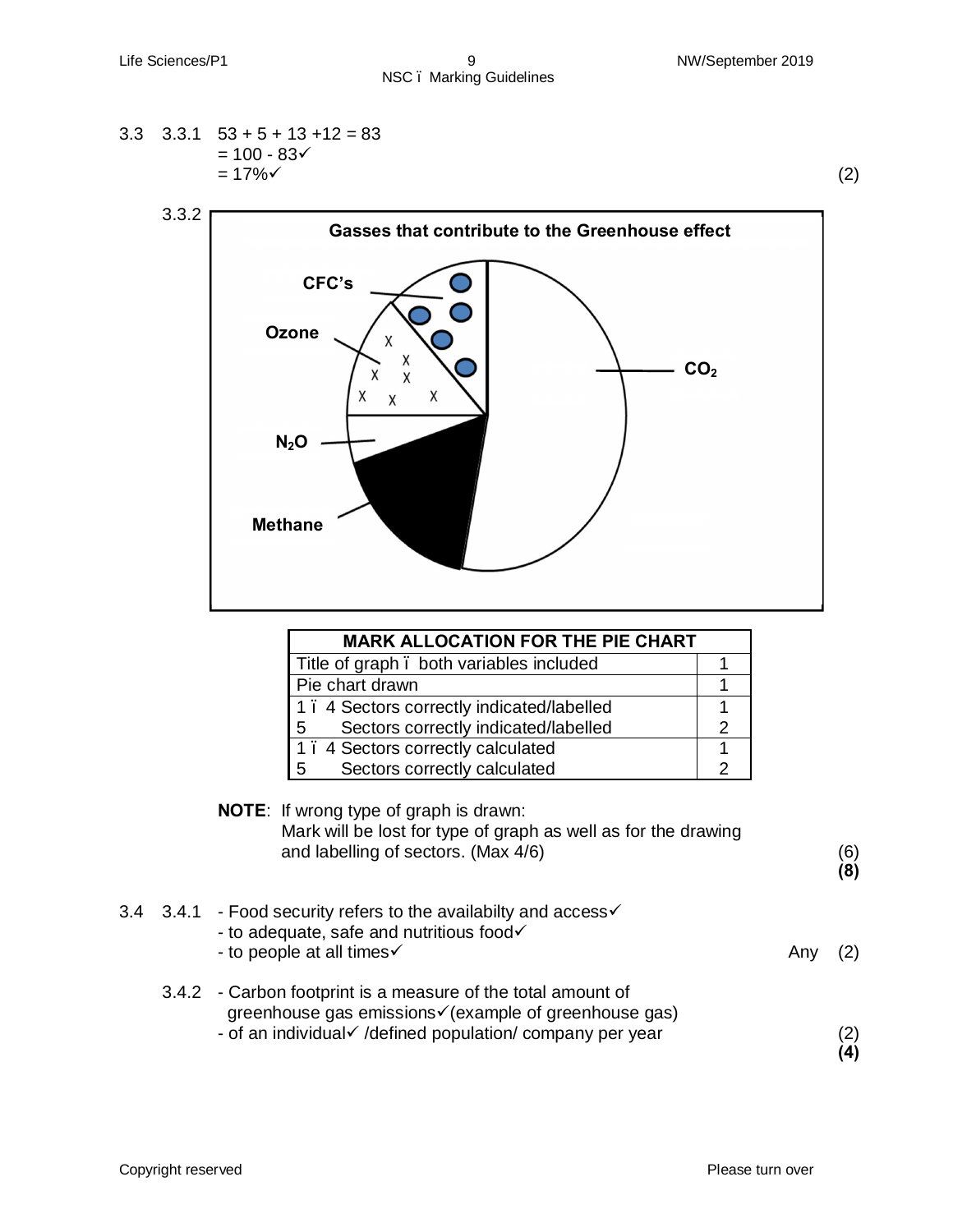Life Sciences/P1 10 10 NW/September 2019 NSC – Marking Guidelines

| 3.5 | 3.5.1<br>- Urbanisation<br>- Agricultural needs√<br>- Wood as a source of fuel<br>- Serve as timber and mining material<br>- Medicinal uses√<br>- Road construction/improve infrastructure<br>(MARK FIRST TWO ONLY)                                                                                                                                                                                                                                                                                                                                               | Any              | (2)                  |
|-----|-------------------------------------------------------------------------------------------------------------------------------------------------------------------------------------------------------------------------------------------------------------------------------------------------------------------------------------------------------------------------------------------------------------------------------------------------------------------------------------------------------------------------------------------------------------------|------------------|----------------------|
|     | - Loss of habitat√<br>3.5.2<br>results in death√/migration/extinction of organisms<br>- Balance between oxygen and carbon dioxide is disturbed<br>fewer plants to photosynthesise√<br>- Food chains are disturbed<br>species die out√/migrate<br>- Degradation of habitat<br>leading to more erosion√<br>- Greenhouse gas emissions increase<br>leading to global climate change√<br>(MARK FIRST TWO ONLY)                                                                                                                                                        | Any $2 \times 2$ | (4)                  |
| 3.6 | 3.6.1<br>- The increase in the temperature of the earth $\checkmark$<br>- because of the enhanced greenhouse effect increased in the<br>carbondioxide concentration in the atmosphere.                                                                                                                                                                                                                                                                                                                                                                            |                  | (6)<br>(2)           |
|     | 3.6.2<br>- Large amount of nutrients/ minerals cause drastic increase in growth<br>of fresh water algae/algal bloom√<br>- This blocks the sunlight of from other photosynthesizing plants<br>- causing them to die $\checkmark$<br>- The dead plant material decompose $\checkmark$<br>- leading to increase in decomposition bacteria<br>- The bacteria use large amounts of oxygen for process of<br>decomposition√<br>- causing other organisms to die due to lack of oxygen<br>1* compulsory + any 4<br>- The process is called eutrophication $\checkmark^*$ |                  | (5)<br>(7)<br>$[40]$ |

**TOTAL SECTION B: 80**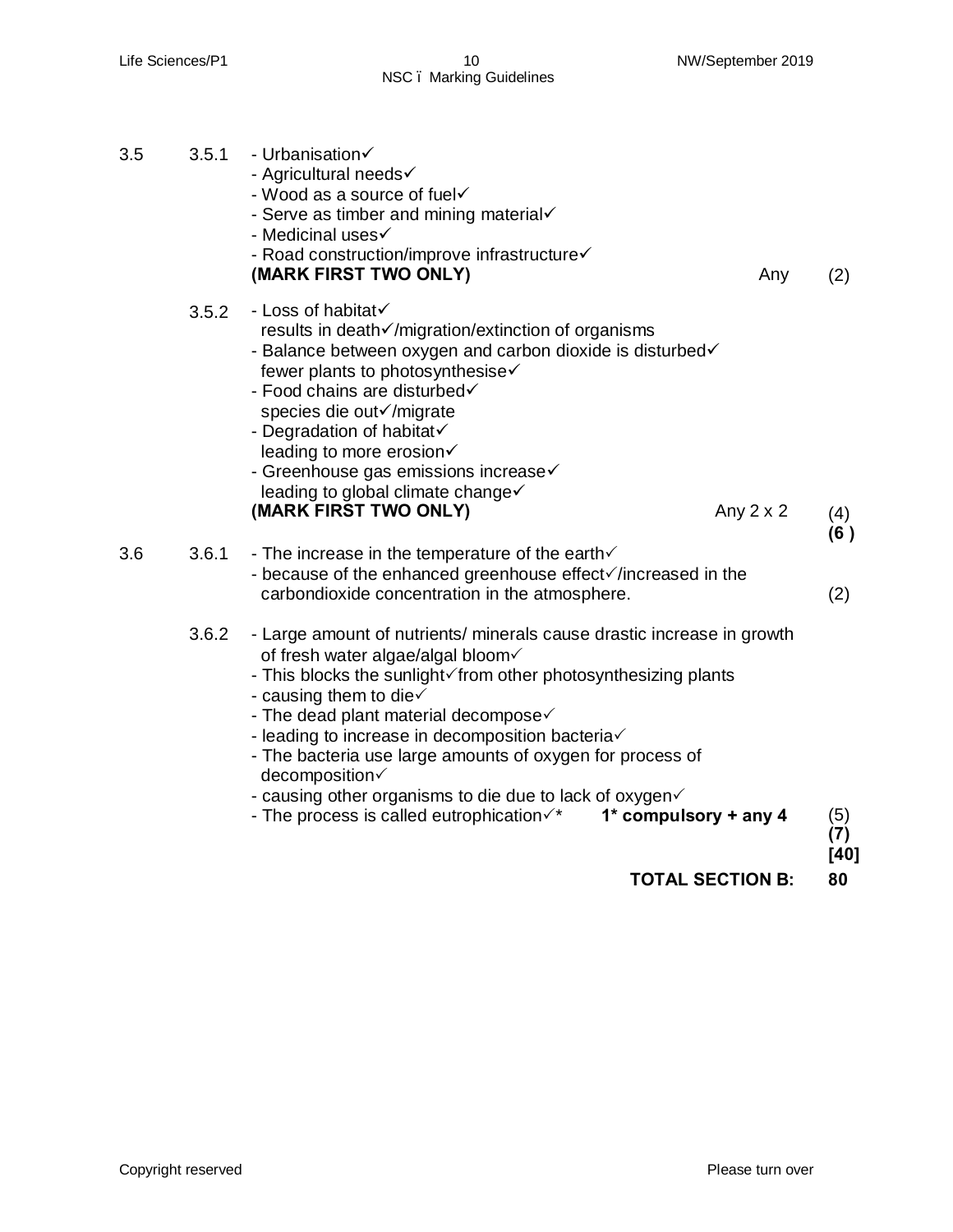# **SECTION C**

### **QUESTION 4**

# **Oogenesis**

| - Under the influence of FSH<br>- diploid cells in the ovary undergo mitosis√<br>- to form numerous follicles√<br>- One cell inside a follicle enlarges√<br>- and undergoes meiosis√<br>- Of four cells that are produced, only one survives<br>- to form a mature, haploid ovum√                                                                                                                                                                                                                                                                                                                                                                                                                                | Any | (4)  |
|------------------------------------------------------------------------------------------------------------------------------------------------------------------------------------------------------------------------------------------------------------------------------------------------------------------------------------------------------------------------------------------------------------------------------------------------------------------------------------------------------------------------------------------------------------------------------------------------------------------------------------------------------------------------------------------------------------------|-----|------|
| The role of hormones during the menstrual cycle                                                                                                                                                                                                                                                                                                                                                                                                                                                                                                                                                                                                                                                                  |     |      |
|                                                                                                                                                                                                                                                                                                                                                                                                                                                                                                                                                                                                                                                                                                                  |     |      |
| - The hypophysis√/pituitary gland<br>- secretes FSH√<br>- which stimulates the development of a primary follicle<br>- in one of the ovaries√<br>- Only one follicle develops to full maturity in every cyclev<br>- into a mature Graafian follicle√<br>- around day 14√<br>- The mature Graafian follicle moves to the surface of the ovary<br>- forming a slight swelling√<br>- There is a sharp increase in the concentration of LHV<br>- The wall of the ovary ruptures $\checkmark$<br>- The ovum inaploid secondary oocyte is released<br>- which is known as ovulation√<br>- After ovulation the remains of the Graafian follicle $\checkmark$ develop<br>- into a mass of yellow cells√ the corpus luteum | Any | (10) |
| If fertilisation took place                                                                                                                                                                                                                                                                                                                                                                                                                                                                                                                                                                                                                                                                                      |     |      |
| - The corpus luteum $\checkmark$<br>- produces progesterone<br>- It inhibits√<br>- the secretion of FSHV<br>- Therefore preventing the stimulation of development of primary follicles                                                                                                                                                                                                                                                                                                                                                                                                                                                                                                                           | Any | (3)  |
|                                                                                                                                                                                                                                                                                                                                                                                                                                                                                                                                                                                                                                                                                                                  |     |      |

- Content: **(17)** Synthesis:  **(3)**
	- - **(20)**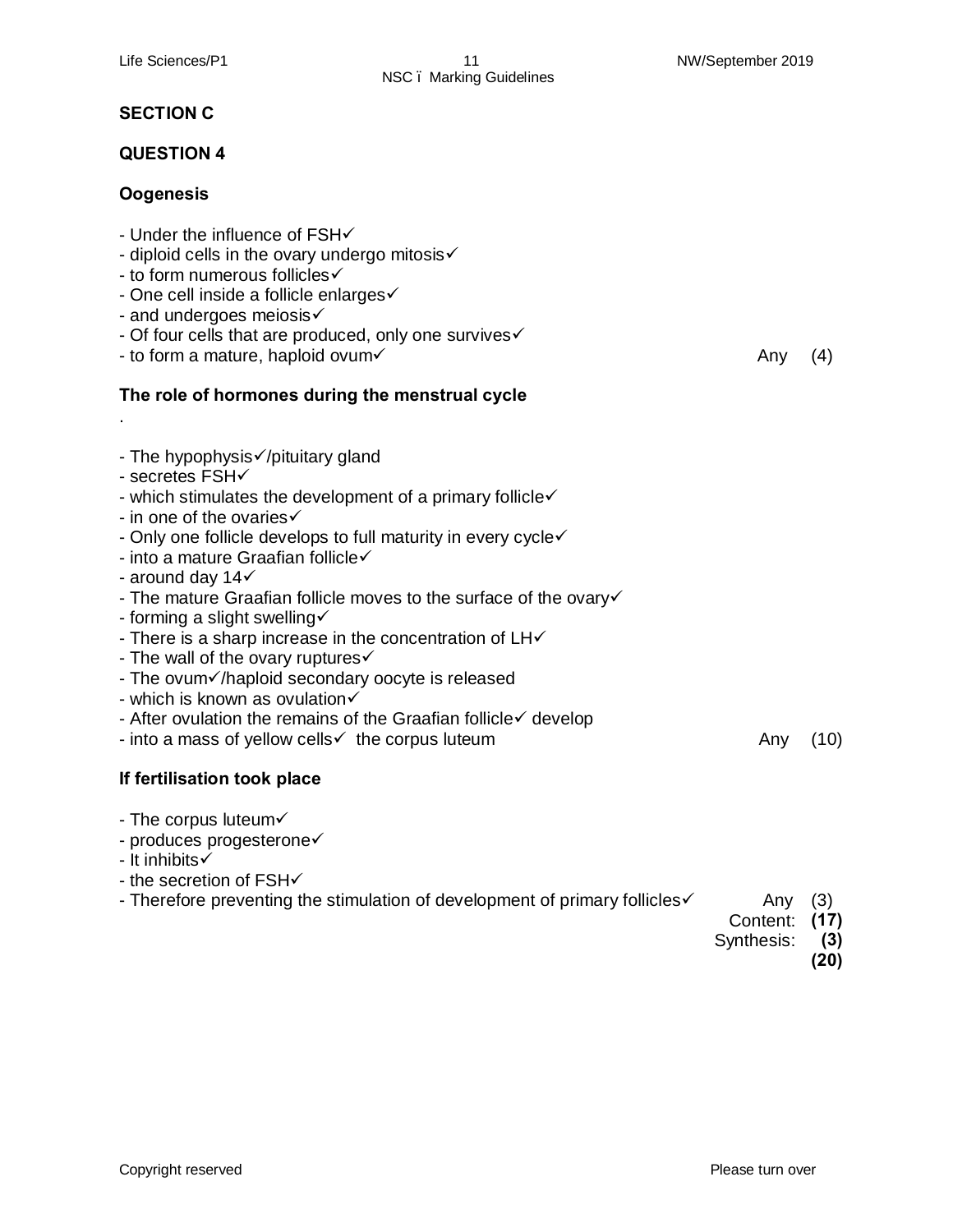# **ASSESSING THE PRESENTATION OF THE ESSAY**

| <b>Relevance</b>                | <b>Logical sequence</b>        | <b>Comprehensive</b>              |
|---------------------------------|--------------------------------|-----------------------------------|
| All information provided is     | Ideas arranged in a logical    | Answered all aspects required     |
| relevant to the question        | /cause-effect sequence         | by the essay in sufficient detail |
| All the information provided is | All the information regarding: | At least the following points     |
| relevant to:                    | - Oogenesis, and               | should be included:               |
| - Oogenesis, and                | - the role of hormones during  | - Oogenesis (2/4)                 |
| - the role of hormones during   | the menstrual cycle            | - The role of hormones during     |
| the menstrual cycle             | - fertilisation took           | the menstrual cycle (6/10)        |
| - fertilisation took            | place.                         | - fertilisation took              |
| place.                          | is arranged in logical manner  | place $(1/3)$                     |
|                                 |                                |                                   |
| There is no irrelevant          |                                |                                   |
| information.                    |                                |                                   |
| mark                            | 1 mark                         | 1 mark                            |

**TOTAL SECTION C: 20**

**GRAND TOTAL: 150**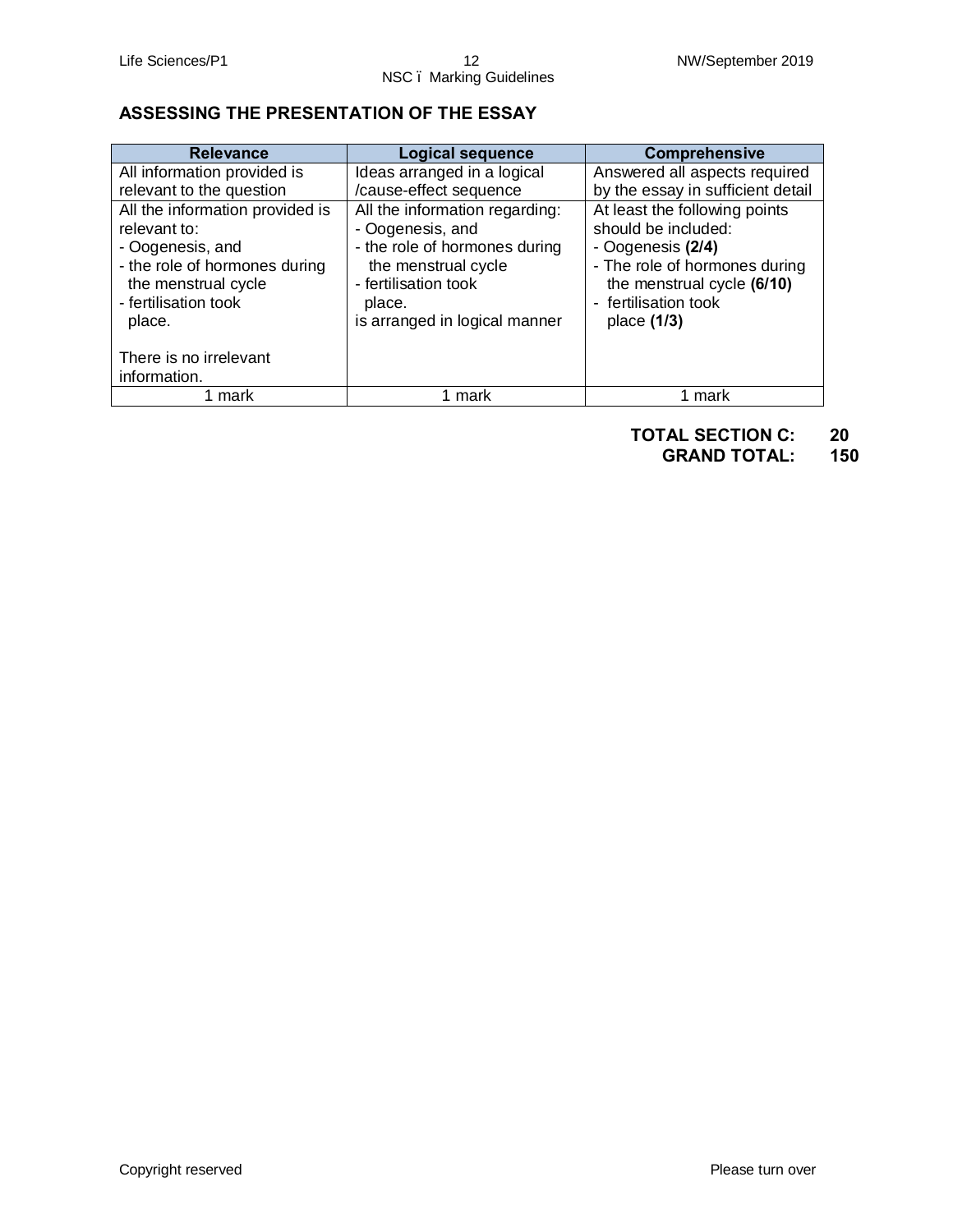Life Sciences/P1 13 NW/September 2019 NSC – Marking Guidelines

|        |                |                |             |                |  |                | LIFE SCIENCES PAPER 1 2019: QUESTION ANALYSIS GRID |                       |                              |                              |                          |                              |                                          |
|--------|----------------|----------------|-------------|----------------|--|----------------|----------------------------------------------------|-----------------------|------------------------------|------------------------------|--------------------------|------------------------------|------------------------------------------|
|        | $\mathbf{A}$   | B              | $\mathbf c$ | D              |  | <b>Meiosis</b> | <b>Reproduction:</b><br>vertebrates                | Human<br>reproduction | Responding:<br><b>Humans</b> | Human<br>endocrine<br>system | Homeostasis<br>in humans | Responding:<br><b>Plants</b> | Human<br>impact on<br>the<br>environment |
| 1.1    |                |                |             |                |  |                |                                                    |                       |                              |                              |                          |                              |                                          |
| 1.1.1  | $\overline{2}$ |                |             |                |  |                | $\overline{2}$                                     |                       |                              |                              |                          |                              |                                          |
| 1.1.2  |                | $\overline{2}$ |             |                |  |                |                                                    |                       | $\overline{c}$               |                              |                          |                              |                                          |
| 1.1.3  |                | $\overline{2}$ |             |                |  |                |                                                    |                       | $\overline{2}$               |                              |                          |                              |                                          |
| 1.1.4  | $\overline{2}$ |                |             |                |  |                |                                                    |                       |                              | $\overline{2}$               |                          |                              |                                          |
| 1.1.5  | $\overline{2}$ |                |             |                |  |                |                                                    |                       |                              |                              |                          | $\overline{2}$               |                                          |
| 1.1.6  | $\overline{2}$ |                |             |                |  |                | $\overline{2}$                                     |                       |                              |                              |                          |                              |                                          |
| 1.1.7  | $\overline{2}$ |                |             |                |  | $\overline{2}$ |                                                    |                       |                              |                              |                          |                              |                                          |
| 1.1.8  |                |                |             | $\overline{2}$ |  |                |                                                    |                       | $\overline{c}$               |                              |                          |                              |                                          |
| 1.1.9  |                |                |             | $\overline{2}$ |  |                |                                                    |                       | $\overline{2}$               |                              |                          |                              |                                          |
| 1.1.10 |                | $\overline{c}$ |             |                |  |                |                                                    |                       | $\overline{2}$               |                              |                          |                              |                                          |
|        |                |                |             |                |  |                |                                                    |                       |                              |                              |                          |                              |                                          |
| $1.2$  |                |                |             |                |  |                |                                                    |                       |                              |                              |                          |                              |                                          |
| 1.2.1  | $\mathbf{1}$   |                |             |                |  |                |                                                    |                       |                              |                              | $\mathbf{1}$             |                              |                                          |
| 1.2.2  | $\mathbf{1}$   |                |             |                |  |                |                                                    |                       | $\mathbf 1$                  |                              |                          |                              |                                          |
| 1.2.3  | $\mathbf{1}$   |                |             |                |  |                |                                                    | $\mathbf{1}$          |                              |                              |                          |                              |                                          |
| 1.2.4  | $\mathbf{1}$   |                |             |                |  |                |                                                    | $\mathbf{1}$          |                              |                              |                          |                              |                                          |
| 1.2.5  | $\mathbf{1}$   |                |             |                |  |                |                                                    |                       |                              |                              | $\mathbf{1}$             |                              |                                          |
| 1.2.6  | $\mathbf{1}$   |                |             |                |  |                |                                                    |                       | $\mathbf{1}$                 |                              |                          |                              |                                          |
| 1.2.7  | $\mathbf{1}$   |                |             |                |  |                | $\mathbf{1}$                                       |                       |                              |                              |                          |                              |                                          |
| 1.2.8  | $\mathbf{1}$   |                |             |                |  |                |                                                    |                       | 1                            |                              |                          |                              |                                          |
| 1.2.9  | $\mathbf{1}$   |                |             |                |  |                |                                                    |                       |                              | 1                            |                          |                              |                                          |
| 1.2.10 | $\mathbf{1}$   |                |             |                |  |                |                                                    |                       |                              | $\mathbf{1}$                 |                          |                              |                                          |
| 1.3    |                |                |             |                |  |                |                                                    |                       |                              |                              |                          |                              |                                          |
| 1.3.1  |                | $\overline{2}$ |             |                |  |                |                                                    |                       | $\overline{2}$               |                              |                          |                              |                                          |
| 1.3.2  |                | $\overline{2}$ |             |                |  |                |                                                    |                       |                              |                              |                          |                              | $\overline{2}$                           |
| 1.3.3  |                | 2              |             |                |  |                |                                                    |                       | $\overline{2}$               |                              |                          |                              |                                          |
|        |                |                |             |                |  |                |                                                    |                       |                              |                              |                          |                              |                                          |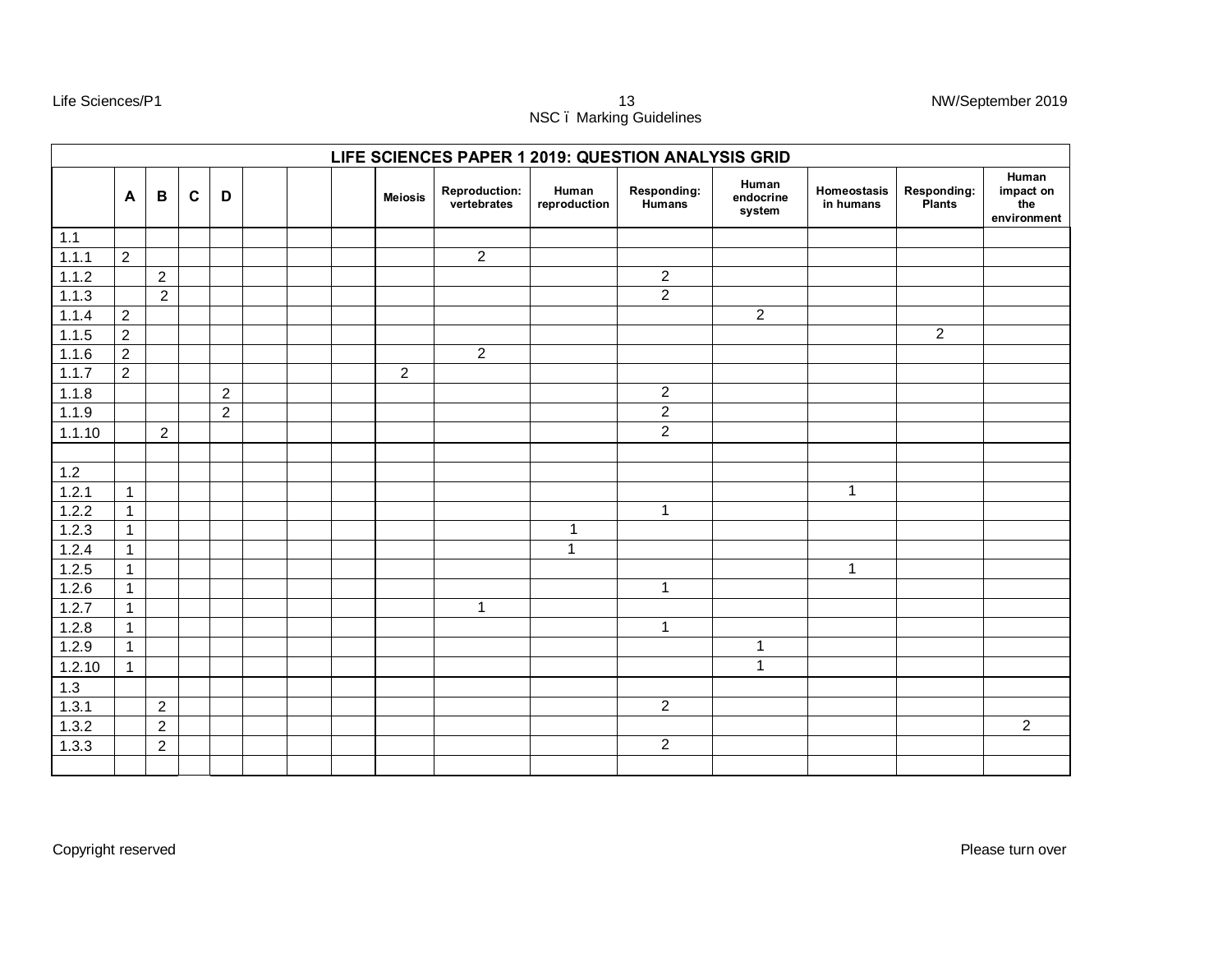| $1.4$            |                |                |                          |   |  |                |                         |                         |                |                         |                                    |                         |                    |
|------------------|----------------|----------------|--------------------------|---|--|----------------|-------------------------|-------------------------|----------------|-------------------------|------------------------------------|-------------------------|--------------------|
| 1.4.1            | $\mathbf{3}$   |                |                          |   |  | 3              |                         |                         |                |                         |                                    |                         |                    |
| 1.4.2            | $\overline{2}$ |                |                          |   |  | $\overline{2}$ |                         |                         |                |                         |                                    |                         |                    |
| 1.4.3            |                | $\mathbf{1}$   |                          |   |  | 1              |                         |                         |                |                         |                                    |                         |                    |
| 1.4.4            |                | $\overline{1}$ |                          |   |  | $\mathbf{1}$   |                         |                         |                |                         |                                    |                         |                    |
| 1.4.5            |                | $\mathbf{1}$   |                          |   |  | 1              |                         |                         |                |                         |                                    |                         |                    |
| 1.4.6            | $\overline{1}$ |                |                          |   |  | $\mathbf{1}$   |                         |                         |                |                         |                                    |                         |                    |
| $\overline{1.5}$ |                |                |                          |   |  |                |                         |                         |                |                         |                                    |                         |                    |
| 1.5.1            | $\overline{1}$ |                |                          |   |  |                |                         |                         | 1              |                         |                                    |                         |                    |
| 1.5.2            | $\mathbf{1}$   |                |                          |   |  |                |                         |                         | 1              |                         |                                    |                         |                    |
| 1.5.3a           | 1              |                |                          |   |  |                |                         |                         | 1              |                         |                                    |                         |                    |
| b                | $\sqrt{2}$     |                |                          |   |  |                |                         |                         | $\overline{2}$ |                         |                                    |                         |                    |
| Quest            |                |                |                          |   |  |                |                         |                         |                |                         |                                    |                         |                    |
| $\mathbf{1}$     | 31             | 15             | $\mathbf 0$              | 4 |  | 11             | $\overline{\mathbf{5}}$ | $\mathbf 2$             | 22             | $\overline{\mathbf{4}}$ | $\mathbf 2$                        | $\overline{\mathbf{2}}$ | $\mathbf 2$        |
|                  |                |                |                          |   |  |                |                         |                         |                |                         |                                    |                         |                    |
|                  | $\mathbf{A}$   | $\, {\bf B}$   | $\mathbf c$              | D |  | <b>Meiosis</b> | <b>Reproduction:</b>    | Human                   | Responding:    | Human<br>endocrine      | Homeostasis                        | Responding:             | Human<br>impact on |
|                  |                |                |                          |   |  |                | vertebrates             | reproduction            | Humans         | system                  | in humans                          | Plants                  | the<br>environment |
| $2.1$            |                |                |                          |   |  |                |                         |                         |                |                         |                                    |                         |                    |
| 2.1.1            | $\overline{1}$ |                |                          |   |  |                |                         | $\mathbf{1}$            |                |                         |                                    |                         |                    |
| 2.1.2            |                | $\overline{4}$ |                          |   |  |                |                         | $\overline{\mathbf{4}}$ |                |                         |                                    |                         |                    |
| 2.1.3            |                |                | $\overline{4}$           |   |  |                |                         | $\overline{4}$          |                |                         |                                    |                         |                    |
| 2.2              |                |                |                          |   |  |                |                         |                         |                |                         |                                    |                         |                    |
| 2.2.1            | $\overline{1}$ |                |                          |   |  |                |                         |                         |                | $\mathbf{1}$            |                                    |                         |                    |
| 2.2.2            |                |                | $\overline{\mathcal{A}}$ |   |  |                |                         |                         |                | $\overline{\mathbf{4}}$ |                                    |                         |                    |
| 2.2.3            |                |                | $\overline{2}$           |   |  |                |                         |                         |                | $\overline{2}$          |                                    |                         |                    |
| 2.3              |                |                |                          |   |  |                |                         |                         |                |                         |                                    |                         |                    |
| 2.3.1            |                |                | $\overline{\mathbf{4}}$  |   |  |                |                         |                         |                | $\overline{4}$          |                                    |                         |                    |
| 2.3.2            |                |                | $\overline{4}$           |   |  |                |                         |                         |                |                         | $\overline{\mathbf{4}}$            |                         |                    |
| 2.4              |                |                |                          |   |  |                |                         |                         |                |                         |                                    |                         |                    |
| 2.4.1            | $\overline{1}$ |                |                          |   |  |                |                         |                         |                |                         | $\mathbf{1}$                       |                         |                    |
| 2.4.2<br>2.4.3   |                | $\overline{2}$ | $\overline{2}$           |   |  |                |                         |                         |                |                         | $\boldsymbol{2}$<br>$\overline{2}$ |                         |                    |

Life Sciences/P1 14 NW/September 2019 NSC – Marking Guidelines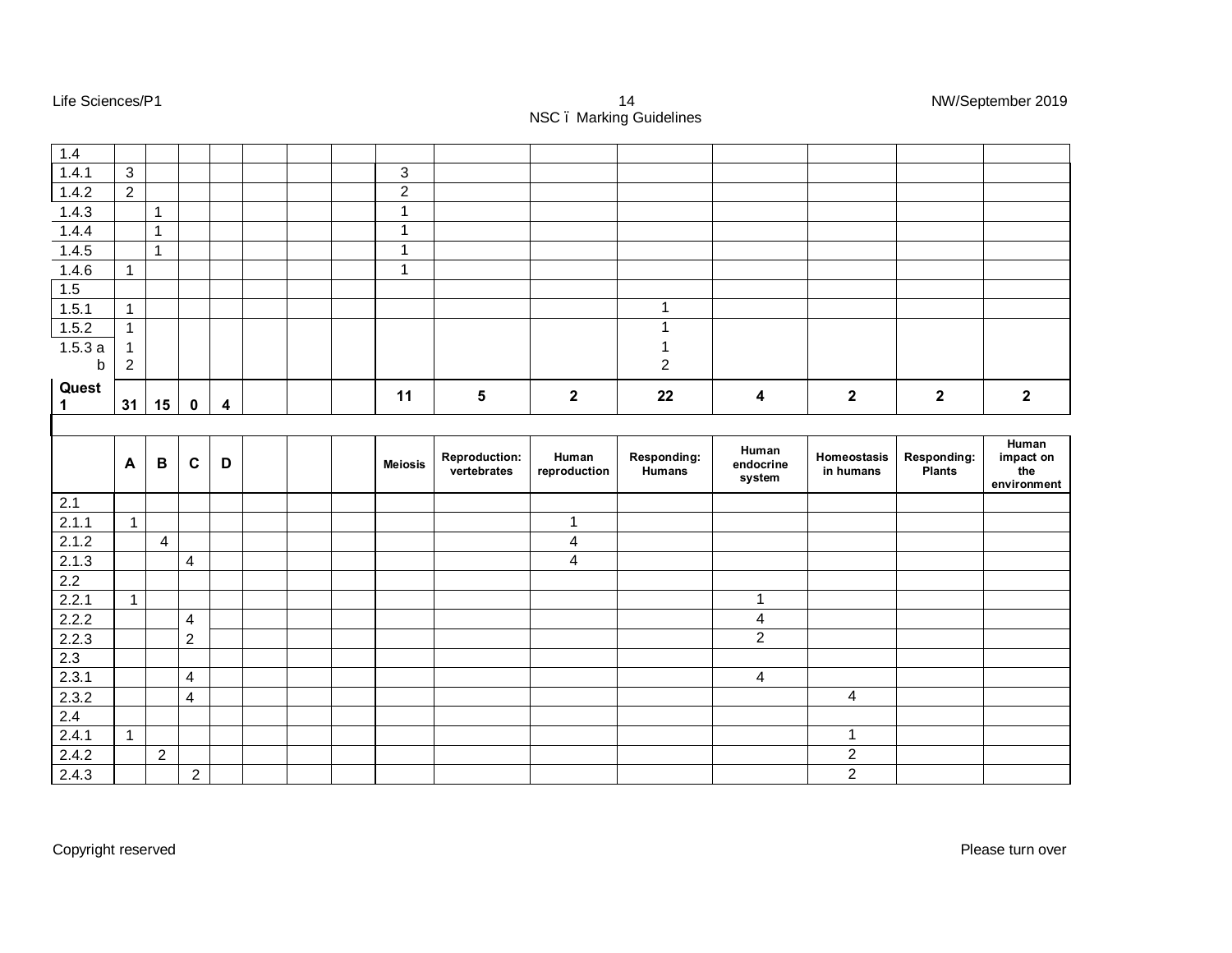| 2.5                              |                |                  |                |                |  |                |                                     |                       |                              |                              |                          |                       |                                          |
|----------------------------------|----------------|------------------|----------------|----------------|--|----------------|-------------------------------------|-----------------------|------------------------------|------------------------------|--------------------------|-----------------------|------------------------------------------|
| 2.5.1                            | $\overline{2}$ |                  |                |                |  |                |                                     |                       | $\overline{2}$               |                              |                          |                       |                                          |
| 2.5.2                            | $\mathbf{1}$   |                  |                |                |  |                |                                     |                       | $\mathbf{1}$                 |                              |                          |                       |                                          |
| 2.5.3a                           |                |                  | $\overline{2}$ |                |  |                |                                     |                       | $\overline{2}$               |                              |                          |                       |                                          |
| $\mathsf b$                      |                |                  |                | $\overline{2}$ |  |                |                                     |                       | $\overline{2}$               |                              |                          |                       |                                          |
| 2.6.1                            |                | $\overline{2}$   |                |                |  |                |                                     |                       | $\overline{2}$               |                              |                          |                       |                                          |
| 2.6.2                            |                | $\boldsymbol{2}$ |                |                |  |                |                                     |                       | $\overline{2}$               |                              |                          |                       |                                          |
| Quest<br>$\overline{\mathbf{2}}$ | $\bf 6$        | 10               | 22             | $\mathbf{2}$   |  | $\mathbf 0$    | $\pmb{0}$                           | $\boldsymbol{9}$      | 11                           | 11                           | 9                        | $\pmb{0}$             | $\pmb{0}$                                |
|                                  |                |                  |                |                |  |                |                                     |                       |                              |                              |                          |                       |                                          |
|                                  | $\mathsf{A}$   | $\mathsf B$      | $\mathbf C$    | D              |  | <b>Meiosis</b> | <b>Reproduction:</b><br>vertebrates | Human<br>reproduction | Responding:<br><b>Humans</b> | Human<br>endocrine<br>system | Homeostasis<br>in humans | Responding:<br>Plants | Human<br>impact on<br>the<br>environment |
| 3.1                              |                |                  |                |                |  |                |                                     |                       |                              |                              |                          |                       |                                          |
| 3.1.1                            |                |                  |                | 1              |  |                |                                     |                       |                              |                              |                          | $\mathbf 1$           |                                          |
| 3.1.2                            |                |                  |                | $\overline{2}$ |  |                |                                     |                       |                              |                              |                          | $\overline{2}$        |                                          |
| 3.1.3(a)                         |                |                  |                | $\overline{2}$ |  |                |                                     |                       |                              |                              |                          | $\overline{2}$        |                                          |
| 3.1.3(b)                         |                |                  |                | $\mathbf{3}$   |  |                |                                     |                       |                              |                              |                          | 3                     |                                          |
| 3.2                              |                |                  |                |                |  |                |                                     |                       |                              |                              |                          |                       |                                          |
| 3.2.1                            | $\mathbf{1}$   |                  |                |                |  |                |                                     |                       | $\mathbf{1}$                 |                              |                          |                       |                                          |
| 3.2.2(a)                         |                |                  |                | $\mathbf{1}$   |  |                |                                     |                       | 1                            |                              |                          |                       |                                          |
| 3.2.2(b)                         |                |                  |                | $\mathbf{1}$   |  |                |                                     |                       | 1                            |                              |                          |                       |                                          |
| 3.2.3                            |                |                  |                | 4              |  |                |                                     |                       | $\overline{4}$               |                              |                          |                       |                                          |
| 3.3                              |                |                  |                |                |  |                |                                     |                       |                              |                              |                          |                       |                                          |
| 3.3.1                            |                | $\overline{2}$   |                |                |  |                |                                     |                       |                              |                              |                          |                       | $\overline{2}$                           |
| 3.3.2                            | 1              | $\overline{c}$   | $\mathbf{3}$   |                |  |                |                                     |                       |                              |                              |                          |                       | $\,6$                                    |
| 3.4.1                            | $\overline{2}$ |                  |                |                |  |                |                                     |                       |                              |                              |                          |                       | $\overline{2}$                           |
| 3.4.2                            | $\overline{2}$ |                  |                |                |  |                |                                     |                       |                              |                              |                          |                       | $\overline{2}$                           |
| 3.5                              |                |                  |                |                |  |                |                                     |                       |                              |                              |                          |                       |                                          |
| 3.5.1                            | $\overline{2}$ |                  |                |                |  |                |                                     |                       |                              |                              |                          |                       | $\overline{2}$                           |

3.5.2 4 4